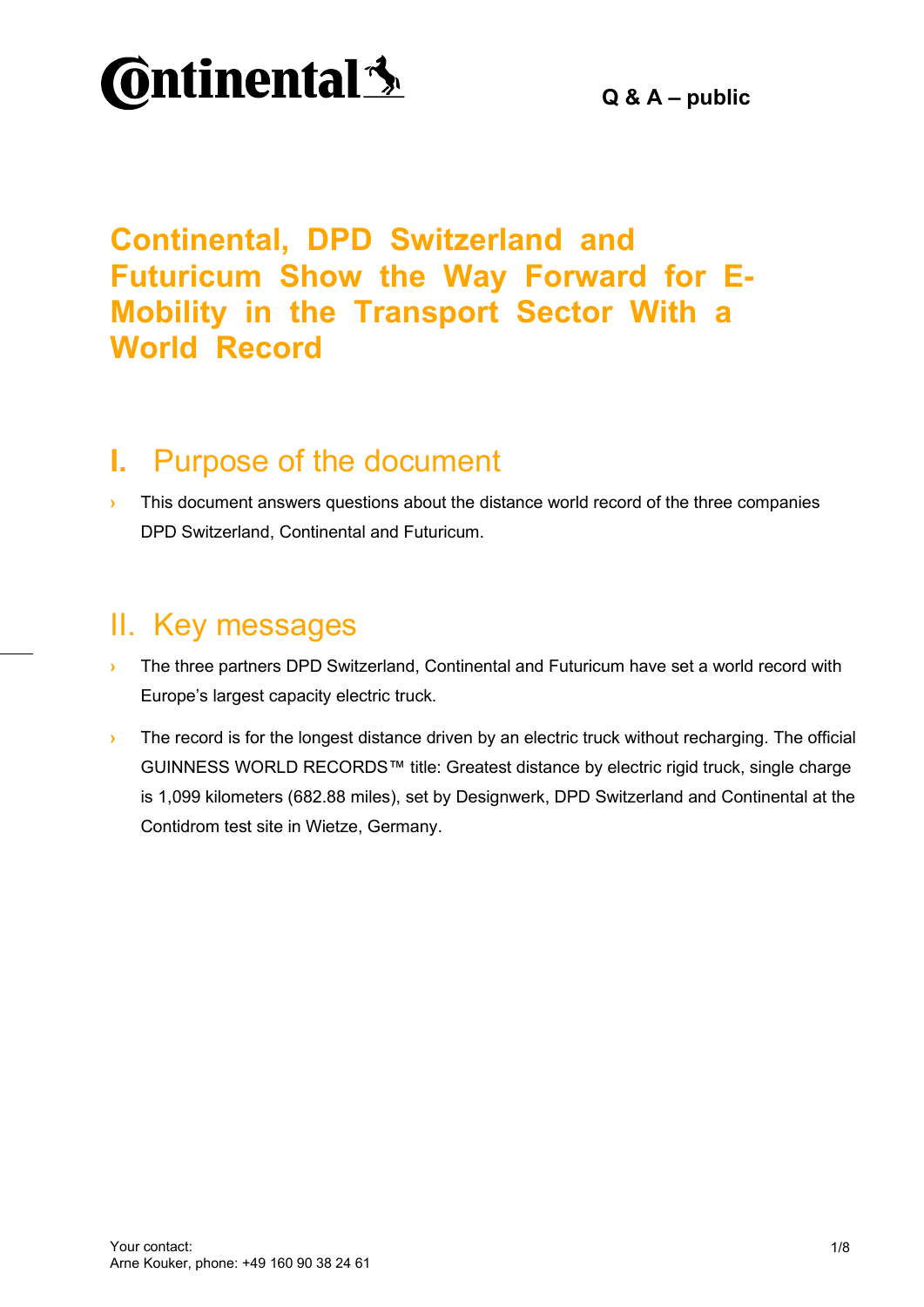

**Q & A – public**

## III. Q & A

**Details of record-breaking run**

- **›** Start: 6:37 a.m. CET
- **›** End: 5:33 a.m. CET next day
- **›** Duration: 22 hours and 56 minutes
- **›** Record distance reached: 1,099 km (682.88 miles)
- **›** Average speed: 50 km/h (31 mph)
- **›** Average consumption: 58 kWh/100 km (1.09 m/kWh)
- **›** Vehicle unloaded weight incl. swap body: 15.5 metric tons

#### **1.** *Who set this record?*

**›** The three partners and Designwerk Products AG, DPD Switzerland and Continental AG, with the Designwerk Products brand Futuricum.

#### *2. Where was the record set?*

**›** The record was set on the high-speed oval at the Contidrom in Jeversen, near Hanover. The route is 2.8 kilometers (1.7 miles) long, flat on the straight stretches and banked on the two curves. The Contidrom is the in-house test center of tire manufacturer Continental, and its diverse, precise possibilities have made it more important than ever over the years, making possible further development of tires in connection with research and development by evaluating performance characteristics on the test tracks.

#### *3. How was the record measured?*

**›** The data, time, GPS position, GPS speed, longitudinal and lateral acceleration, and topographical height were recorded with an Avisaro series 4.0. The measured driving time was 22 hours and 56 minutes – the total distance covered was 1,099.9 kilometers (682.88 miles). In accordance with the rules of GUINNESS WORLD RECORDS™ there were independent witnesses present throughout the record attempt to confirm the information.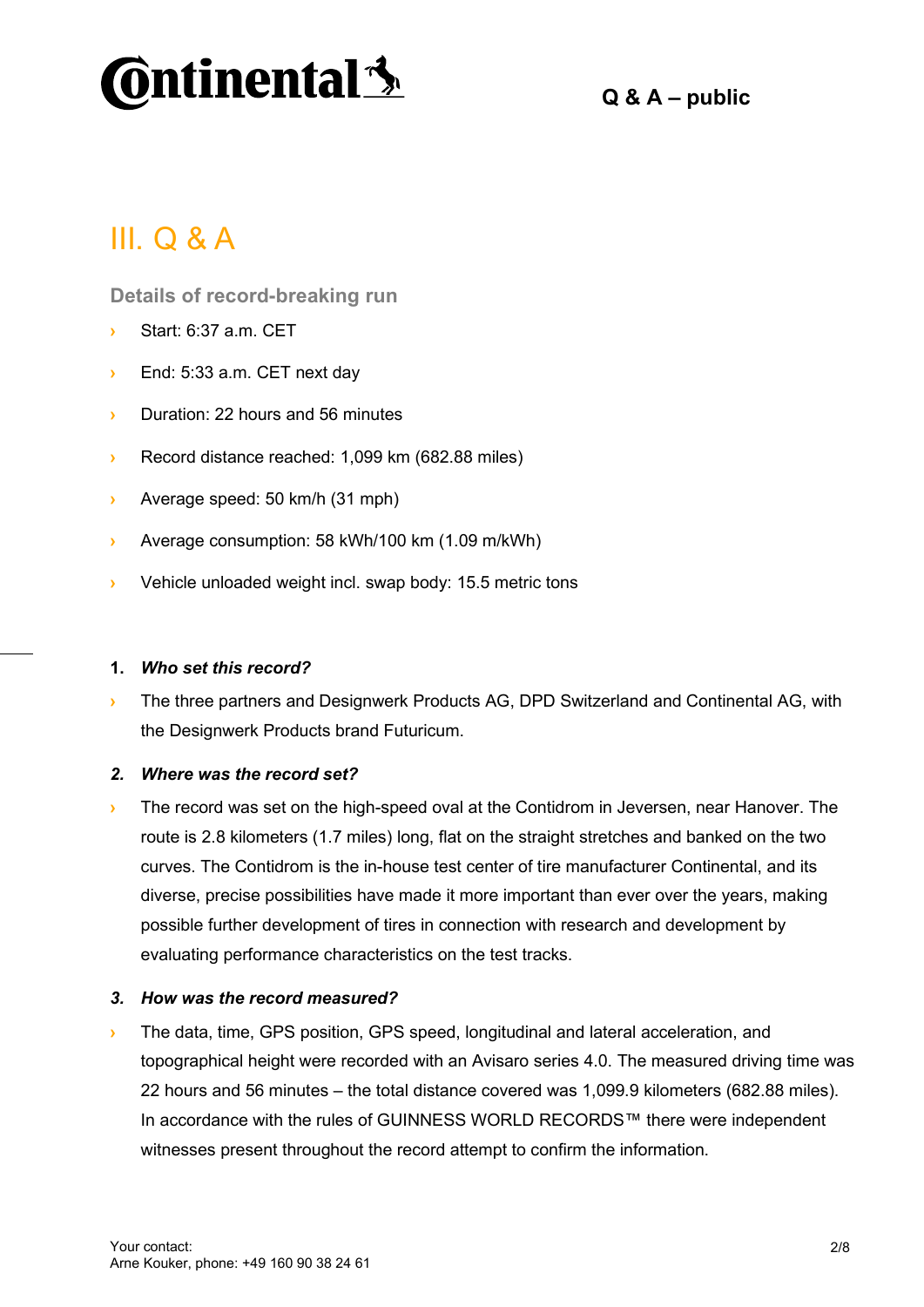

#### *4. How many drivers drove?*

**›** Overall, the record was set with two drivers. They changed every 4.5 hours to ensure compliance with the statutory rest periods.

#### *5. Has the record been officially confirmed?*

**I** The record was officially attested and the evidence submitted was confirmed. This means that the three partners were awarded the GUINNESS WORLD RECORDS™ title of longest route driven in an electric truck without intermediate charging of 1,099 kilometers (682.88 miles).

#### **Details of vehicle**

#### *6. What type of vehicle was used for this record?*

**›** A Futuricum electric truck, model Logistics 18E, was used for the record. This is used on a daily basis at DPD Switzerland.

#### *7. What's the truck's capacity?*

**I** The Futuricum Logistics 18E has four batteries with 170 kilowatt hours each, giving a total storage capacity of 680 kilowatt hours. This is currently the largest capacity electric vehicle on the road in Europe.

#### **8.** *What are the options for charging the truck?*

- **›** 22 kW on-Board
- **›** 44 kW on-Board
- $\cdot$  150 kW off-Board using CCS Typ 2
- **350 kW off-Board using CCS Typ 2**

#### *9. How long does it take to recharge the batteries?*

- **Charging time with type 2 AC 22 kW**  $\rightarrow$  **29.2 hours**
- **Example 1** Charging time with type 2 AC 44 kW  $\rightarrow$  14.6 hours
- **EXECUTE:** Charging time with CCS type 2 150 kW  $\rightarrow$  3.1 hours
- **EXECUTE:** Charging time with CCS type 2 350 kW  $\rightarrow$  1.3 hours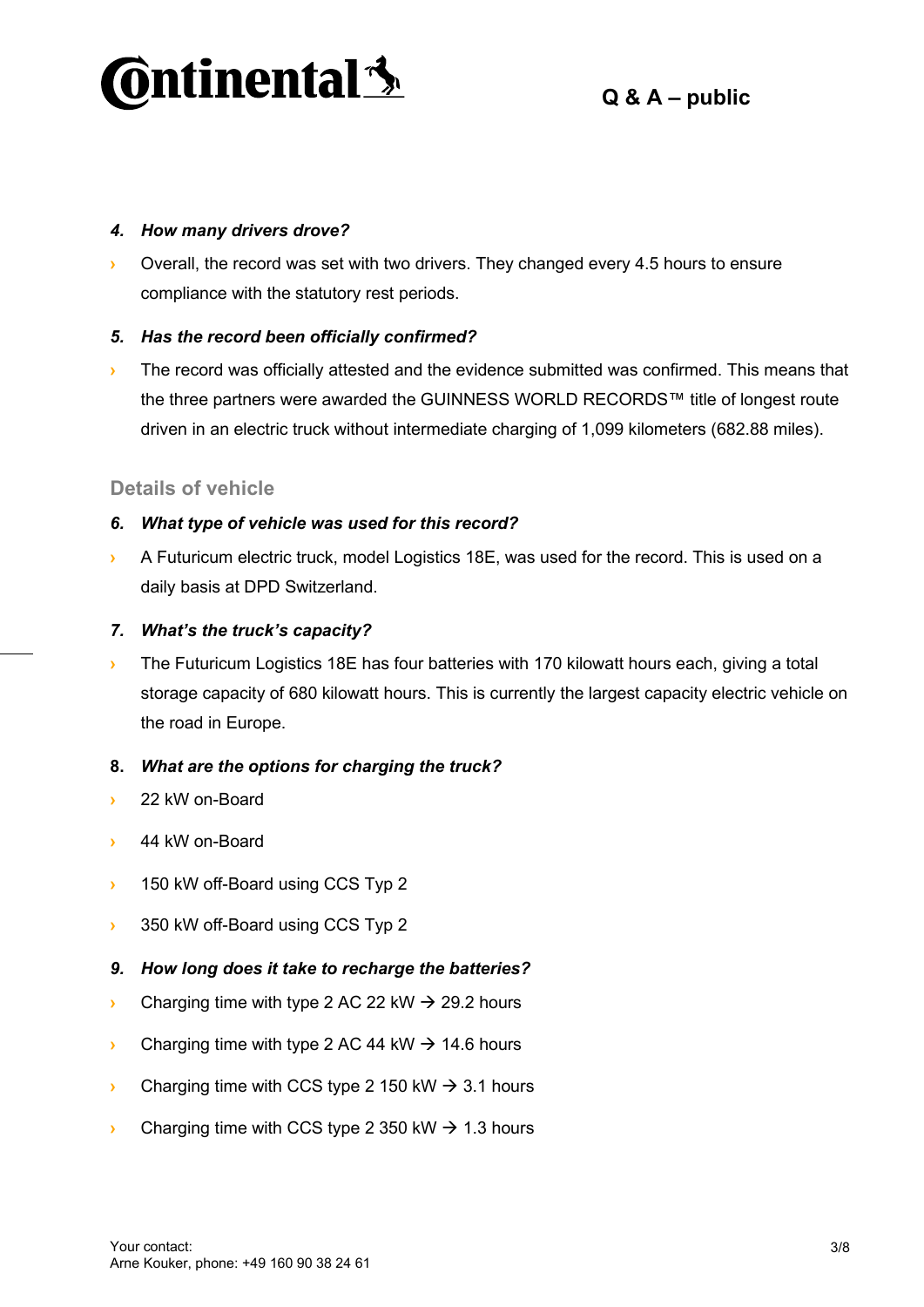

#### *10. Are there any details about the drive?*

**›** The electric truck has an output of 500 kW and 680 hp. It is driven by a 1-gear transmission and has no gear shifts or clutches.

#### *11. Are there other vehicles of this type on the market?*

**›** There are no known competitors currently on the market with this range.

#### *12. What about the sustainability of the batteries?*

**›** As a recognized BMW industrial customer, Designwerk works here to supply battery components at modular level. BMW respects and undertakes to purchase raw materials in accordance with eco-friendly standards. This trend toward eco-friendly and ethical extraction of raw materials is driving the company. In addition, no valuable raw materials will be lost once batteries have been used in our commercial vehicles. More than 90% of these will be recycled and the raw materials reused.

#### **Tire details**

#### *13. Which tires were used on the vehicle?*

**›** Continental Conti EfficientPro tires were used for the world record.

#### *14. What made them particularly suitable?*

**I** The Conti EfficientPro line is available for steering and drive axles and has been specially developed for long-distance transportation on interstate highways. These tires focus on fuel efficiency. In developing the Conti EfficientPro, Continental built on tried-and-tested technologies already in use in the EcoPlus tire series. Specialized rubber compounds for all components, the multi-layer design of the treads, and the optimized rolling characteristics greatly reduce rolling resistance, meaning that both the Conti EfficientPro steering tires and also the drive axle tires have achieved the EU "A" quality label for the highest level of fuel efficiency.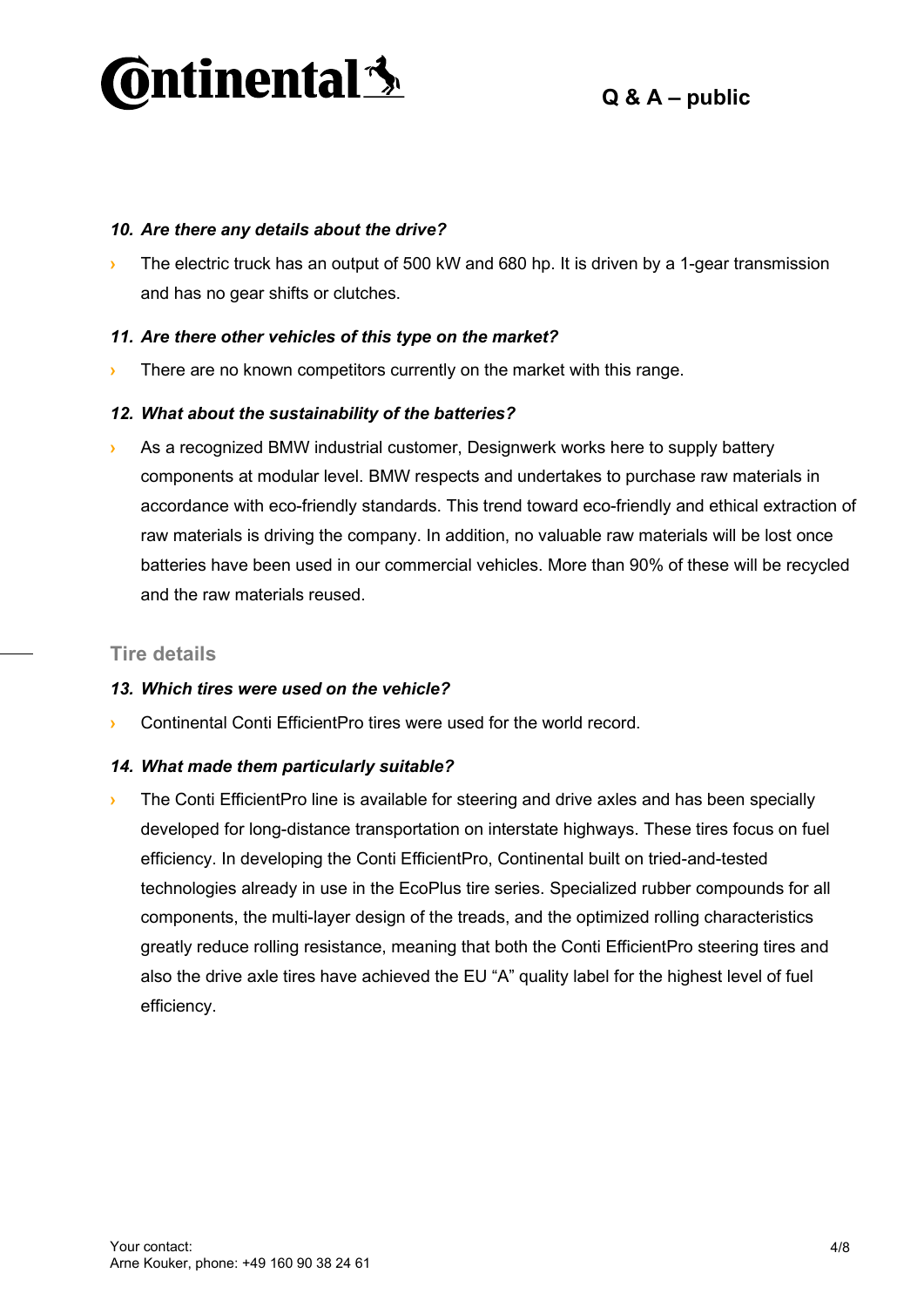

#### *15. What are the changed requirements for commercial vehicle tires for e-mobility?*

- **›** New vehicle concepts need modified requirements for tire design for optimum tire performance. The resulting modified requirements for tires in terms of wear resistance, wet grip and handling are leading to a range of tires that are more specialized for e-mobility. The close cooperation between research and development departments of vehicle and tire manufacturers has led to even greater focus on the importance of tires in terms of rolling resistance and service life. In the years to come, the challenge for the development department will be to design new tires that are optimally adapted to electric drives, while at the same time maintaining the familiar maximum safety, efficiency and environmental protection.
- **I** The electrification of power transmission technology requires adaptation to a change in emphasis on key tire properties. Wheel loads and resulting tire pressures are changing. Axle load distributions shift. Despite the decreased complexity in the drive train of an electric motor, wheel loads can increase due to the weight of the traction batteries and, if necessary, also shift between axles compared with a diesel truck. This makes it necessary to increase tire carrying capacity. Continental develops and produces tires that are optimized for these requirements.

#### *16. Which criteria influence tire efficiency?*

**›** Rolling resistance is controlled mainly by means of the rubber compound in the tread area, tire size and tread profile. The more energy tires turn into heat, the greater the rolling resistance. Continental specifically develops tires with rubber compounds that result in the tire dissipating less energy, positively impacting rolling resistance.

#### *17. How sustainable are commercial vehicle tires?*

**›** Sustainability is an integral part of Continental's "Vision 2030" strategy program for the Tires business area and is firmly anchored in our corporate values. Our goal is to be the most advanced tire company in terms of ecological and social responsibility. For this, we pursue innovative technologies and sustainable solutions along our entire value chain, and continuously invest in research and development into innovative technologies, alternative and sustainable materials, and environmentally friendly production processes. We also use products with particularly low rolling resistance to promote sustainable mobility.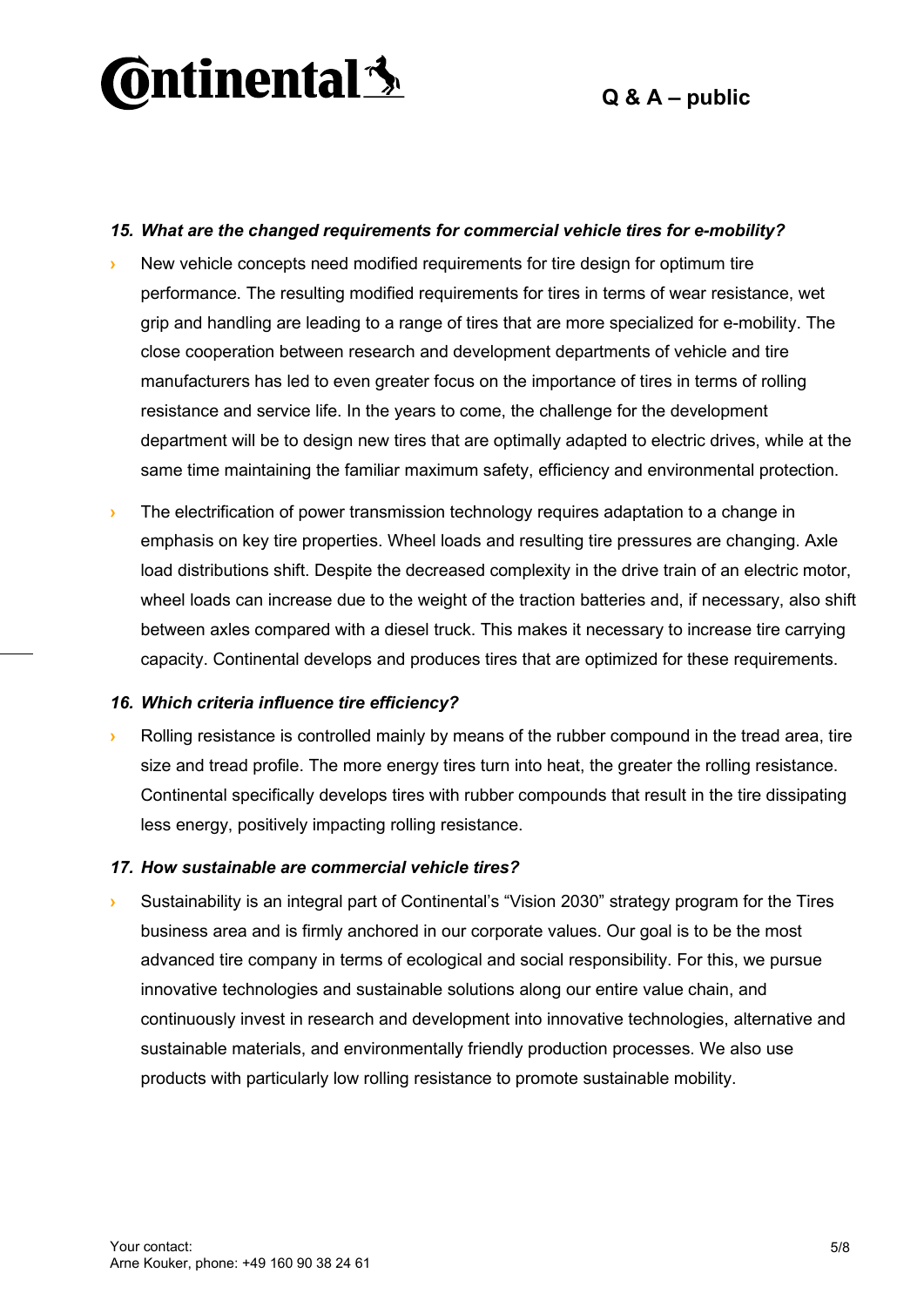# **Ontinental 3**

### **Q & A – public**

**›** Retreading plays an important role in commercial vehicles. With the ContiLifeCycle retreading concept, Continental is focusing on recycling management. For this, Continental designs the carcass of a commercial vehicle tire in such a way that the tire can be retreaded up to four times. This gives Continental's truck tires multiple new lives. Around 70 percent of the tire material is retained – the carcass and part of the rubber. The remaining 30 percent of rubber material is used for energy purposes. Compared with the production of a new tire, the energy required for retreading is around 50 percent lower, the water requirement is around 80 percent lower, and up to 70 percent less crude oil is required. In addition, an average of 50 kg less raw materials are used for retreading, which is also equivalent to an average saving of around 70 percent compared to the production of a new tire. Overall, production of retreaded tires causes 30 percent lower CO2 emissions than the production of new tires.

#### **Details of transport logistics**

#### *18. How sustainable is DPD Switzerland's transport logistics?*

- **›** DPD has been delivering each package in a CO2-neutral way since 2012 without additional costs for customers. Since March 2021 DPD Switzerland has been going one step further, with a Futuricum brand fully electric truck equipped with the most powerful vehicle battery available in Europe, with a range of up to 760 km per charge. Using electric trucks saves approx. 72 metric tons of CO2 every year.
- **In addition, part of the volume has already been shifted from road to rail, saving up to ten truck** journeys and around two metric tons of CO2 a night, depending on the size of the package.

#### *19. What are DPD's plans for the future?*

**›** By the end of 2025, the DPDgroup is planning to reduce CO2 emissions per package by 30 percent. To achieve this goal, it measures and continuously reduces its CO2 emissions, and compensates for remaining CO2 emissions. So far, the DPDgroup has reduced traffic-related CO2 emissions by 19 percent per package compared to 2013. In Switzerland, packages will be delivered emission-free in at least six Swiss cities by 2025. In addition, part of the volume has already been shifted from road to rail, saving up to ten truck journeys and around two metric tons of CO2 a night, depending on the size of the package.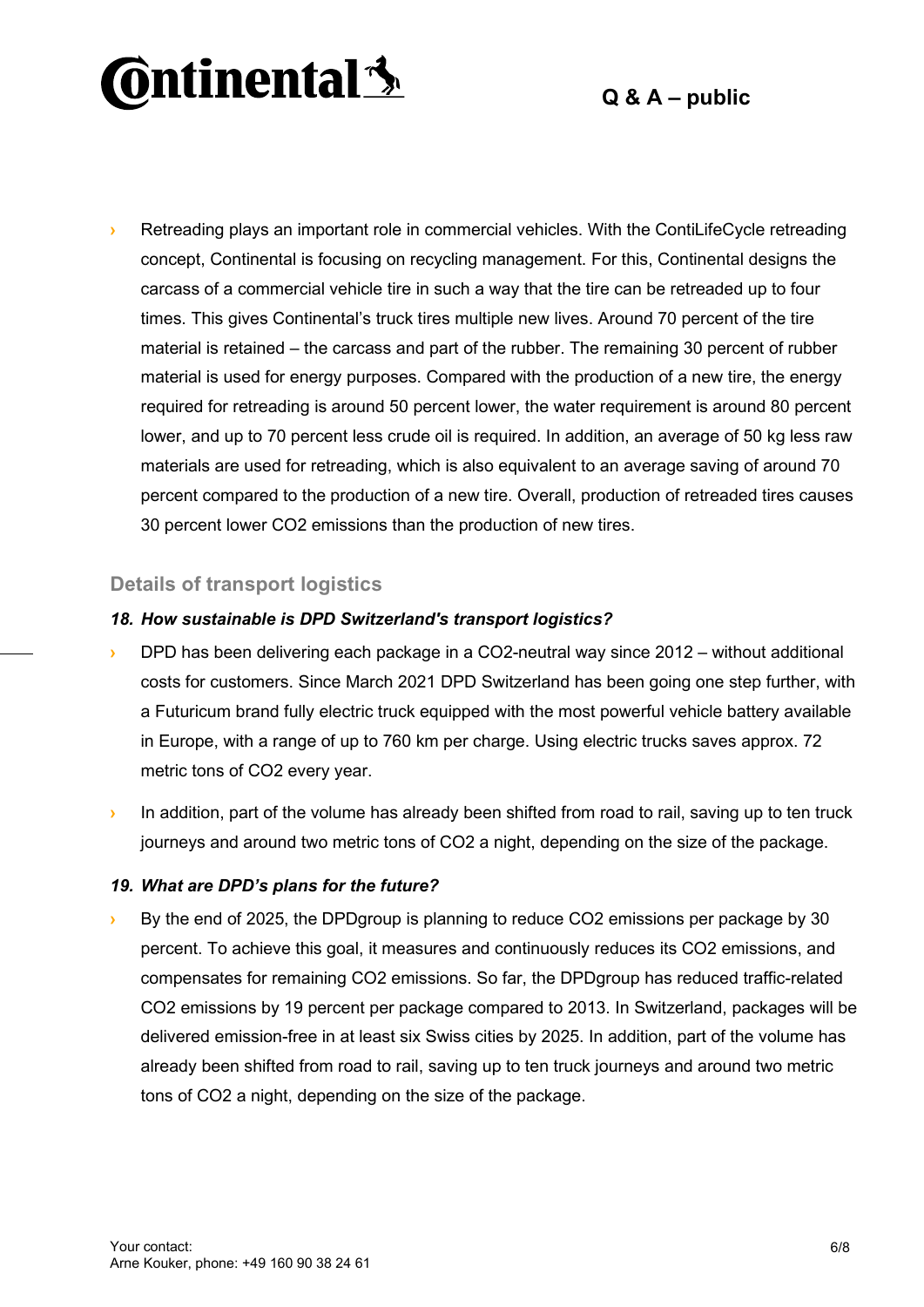

#### *20. Which Swiss cities already have electric delivery?*

**›** Since May 3, 2021, Schaffhausen has had one electric delivery vehicle, and two more will follow. The first DPD electric van is already in use in Zürich, and ten electric vans are already on the road in Geneva.

#### **General Information**

#### **21. Who are the three companies?**

- **›** The Designwerk Group sells electric trucks under the Futuricum brand which replace the conventional diesel drive with an electric drive and battery system developed by the Designwerk Group. The company's product portfolio also includes mobile quick-charging devices, modular battery systems for electric vehicles, and contract development and design. Since April 2021, the Designwerk Group has had the Volvo Group as a new key investor, with a 60% share in the company.
- **›** Continental develops pioneering technologies and services for sustainable and connected mobility of people and their goods. Founded in 1871, the technology company offers safe, efficient, intelligent and affordable solutions for vehicles, machines, traffic and transportation. In 2020, Continental generated sales of €37.7 billion and currently employs around 233,000 people in 58 countries and markets. In 2021, the company celebrates its 150th anniversary. The Tires business area has 24 production and development locations worldwide. Continental is one of the leading tire manufacturers with more than 56,000 employees and posted preliminary sales of €10.2 billion in 2020 in this business area. Continental is a technological leader in the area of tire production and offers a broad product range of cars, commercial and purpose-built vehicles, and two-wheelers. Through continuous investment in research and development, Continental makes a significant contribution towards mobility that is safer, more cost-effective and more ecologically efficient. The portfolio of the Tires business unit includes services for the tire trade and fleet applications as well as digital tire management systems.
- **›** DPD Switzerland is one of Switzerland's leading private express and package service providers and, with 1,100 employees and drivers, processes over 24 million packages a year for both companies and private individuals. In addition to its headquarter in Buchs/Zurich, the company is also represented at eleven other locations in Switzerland and cross-border. DPD Switzerland is part of the DPDgroup.